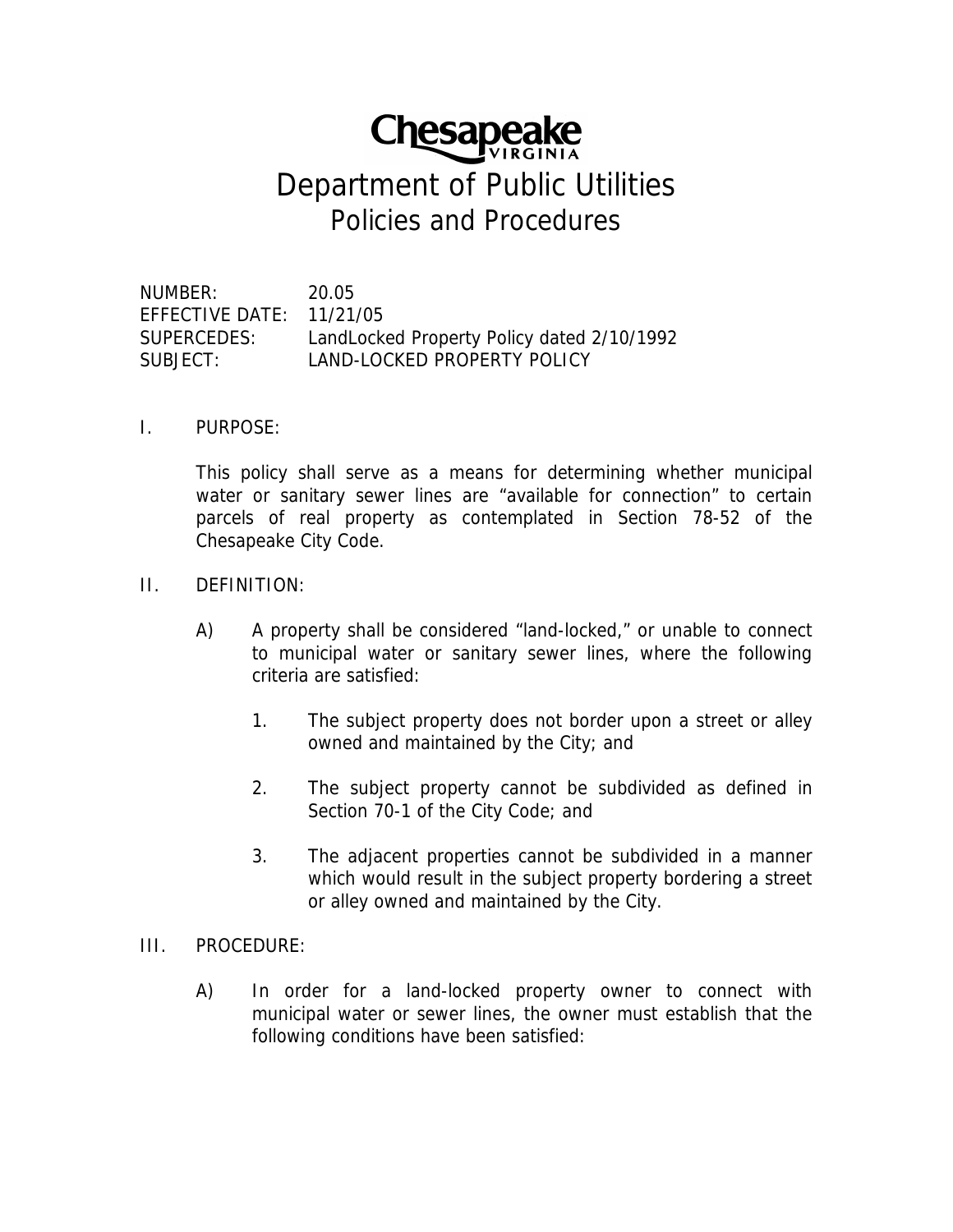- 1. The owner must have an existing access easement from a street or alley along which municipal water or sanitary sewer lines have been laid, or are intended to be laid, to the subject property. Access to a "paper street," as defined in Section 70-1 of the City Code, shall not be sufficient to satisfy this requirement; and
- 2. The owner must obtain an easement which will allow water or sanitary sewer service lines to run from the subject property to the municipal facilities; and
- 3. The easement obtained for the water or sanitary sewer service lines must be located within or immediately adjoining the access easement described in Paragraph 1 of this Article; and
- 4. The owner shall agree to be responsible for the installation of the private system from the subject property to the municipal facilities, and in no event will the City of Chesapeake be responsible for installation costs; and
- 5. The owner shall agree to be fully responsible for the maintenance and operation of the private system; and
- 6. The owner shall agree to be solely responsible for any and all liabilities, claims or damages arising out of the installation, operation or maintenance of the private system; and
- 7. The owner shall agree to pay all connection fees and other associated charges relating to the private system and/or its connection with municipal facilities.
- 8. The owner shall agree to disconnect the water and sewer connections through the private utility and ingress/egress easement in the event any adjacent property is subdivided such that the owner's property borders a street or alley owned and maintained by the City and in which city water and/or sewer exist.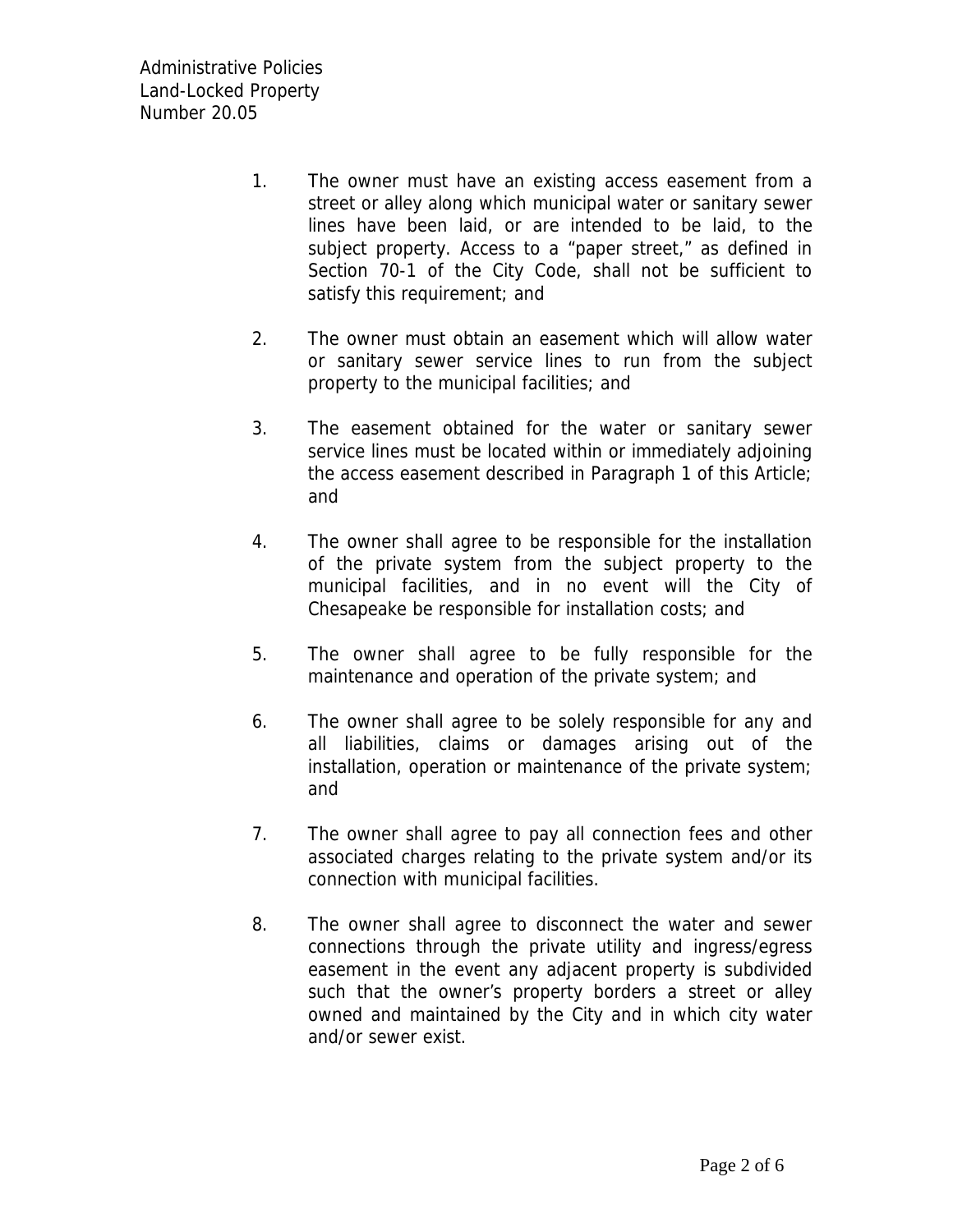- B) Where the foregoing conditions have been satisfied, the City may:
	- 1. Permit the owner to connect the private system service lines to the municipal facilities.
	- 2. Initiate a tapping blank to establish the limits of City maintenance and to note that municipal service is being provided to a land-locked property.

## IV. EXCEPTIONS

In the event that ingress/egress to and from a land-locked parcel are through a railroad or public utility right-of-way, and the railroad or public utility is not willing to grant the land-locked parcel owner the easements required under subparagraphs 1, 3 and 4 of Article III, paragraph A of this policy, then the requirements of such subparagraphs 1, 3 and 4 shall be deemed to have been satisfied if:

- 1. The owner has an existing access license to use the railroad or public utility right-of-way from a street or alley along which municipal water or sanitary lines have been laid, or are intended to be laid, to the subject property; and
- 2. The owner obtains a license allowing water and or sanitary sewer service lines to run from the subject property to the municipal facilities; and
- 3. The license obtained for the water or sanitary sewer service lines must be located within the access license described in Paragraph 1 of this Article; and
- 4. All other requirements of Article III are satisfied.

**Original signed by J.K. Walski** 11-18-05

Director, Public Utilities **Director**, Public Utilities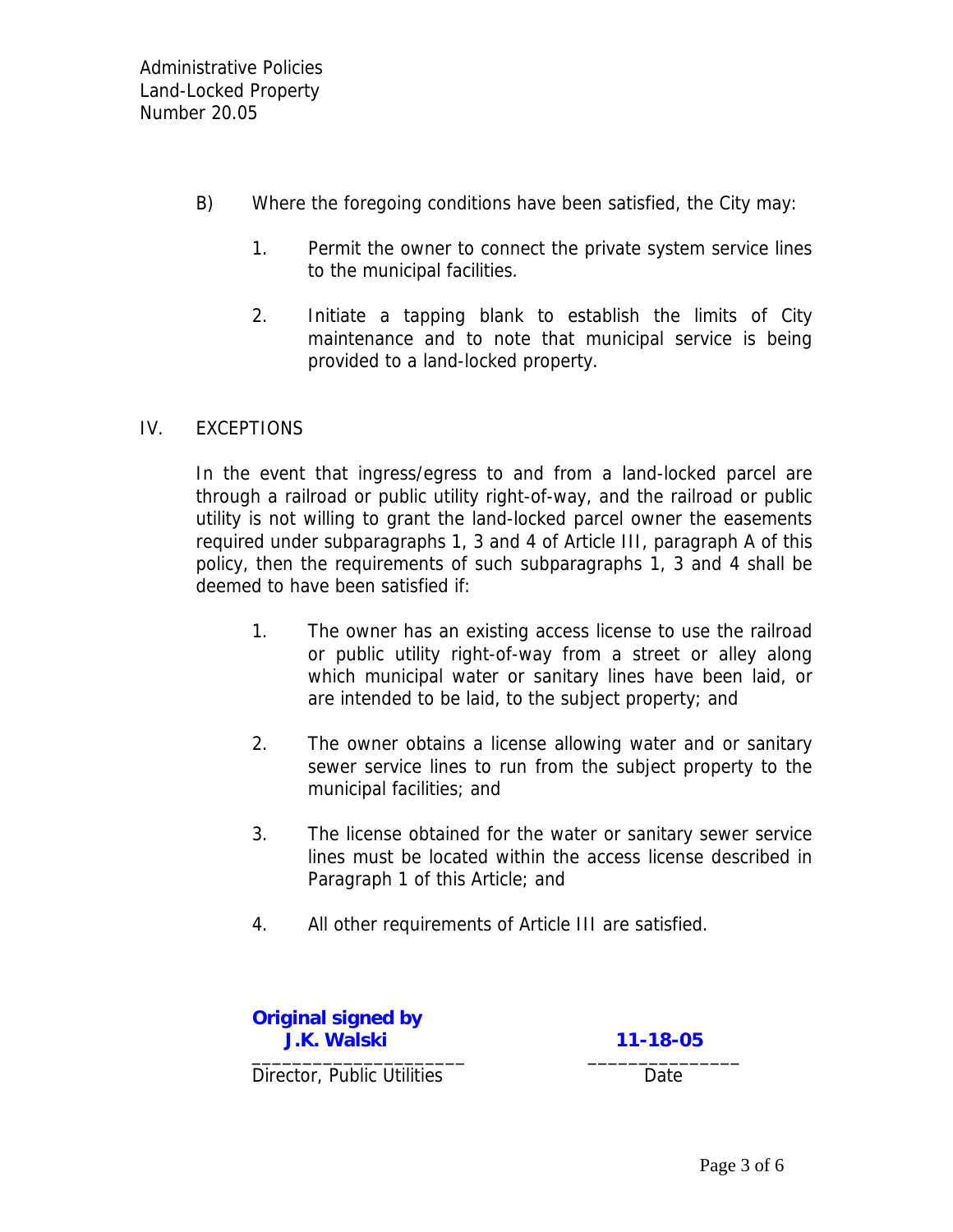Administrative Policies Land-Locked Property Number 20.05

#### Attachment 1

#### Land-Locked Property Agreement For Water and/or Sewer Connection

### **(The City of Chesapeake is exempt from recordation and grantor taxes pursuant to Sections 58.1-811.A.3 and 58.1-811.C.4. of the 1950 Code of Virginia, as amended).**

*Prepared by:* Return to: *Chesapeake City Attorney's Office Utility Engineer. 306 Cedar Road, 6th Floor 306 Cedar Road, 2nd Floor Chesapeake, VA. 23322 Chesapeake, VA 23322 757-382-6586* 

Tax ID # \_\_\_\_\_\_\_\_\_\_\_\_\_\_\_\_\_\_\_\_\_\_\_\_\_

#### **LAND-LOCKED PROPERTY AGREEMENT FOR WATER AND/OR SEWER CONNECTION**

| This Agreement, made this day of                                                 |  | $, 20 \underline{\hspace{1cm}}$ , by and |
|----------------------------------------------------------------------------------|--|------------------------------------------|
| between the Department of Public Utilities for the City of Chesapeake, Virginia, |  |                                          |
| hereinafter referred to as Department of Public Utilities and                    |  |                                          |
| hereinafter referred to as the Owner.                                            |  |                                          |

WHEREAS, the Owner owns property located at \_\_\_\_\_\_\_\_\_\_\_\_\_\_\_\_\_\_\_\_\_\_\_\_\_\_ in Chesapeake, Virginia, identified as **Tax Map Parcel #\_\_\_\_\_\_\_\_\_\_\_\_\_\_\_\_\_\_\_\_\_\_\_\_\_\_** (the "Property"); and

WHEREAS, the Owner desires to obtain connection for the Property to the City's water and/or sewer utility system, pursuant to the terms of the Land-Locked Property Policy.

NOW, THEREFORE, in exchange for the City allowing the Property to connect to City water and/or sewer through the Land-Locked Property Policy, the Owner agrees as follows:

1. The Owner agrees to comply with all conditions of the Department of Public Utilities' Land-Locked Property Policy.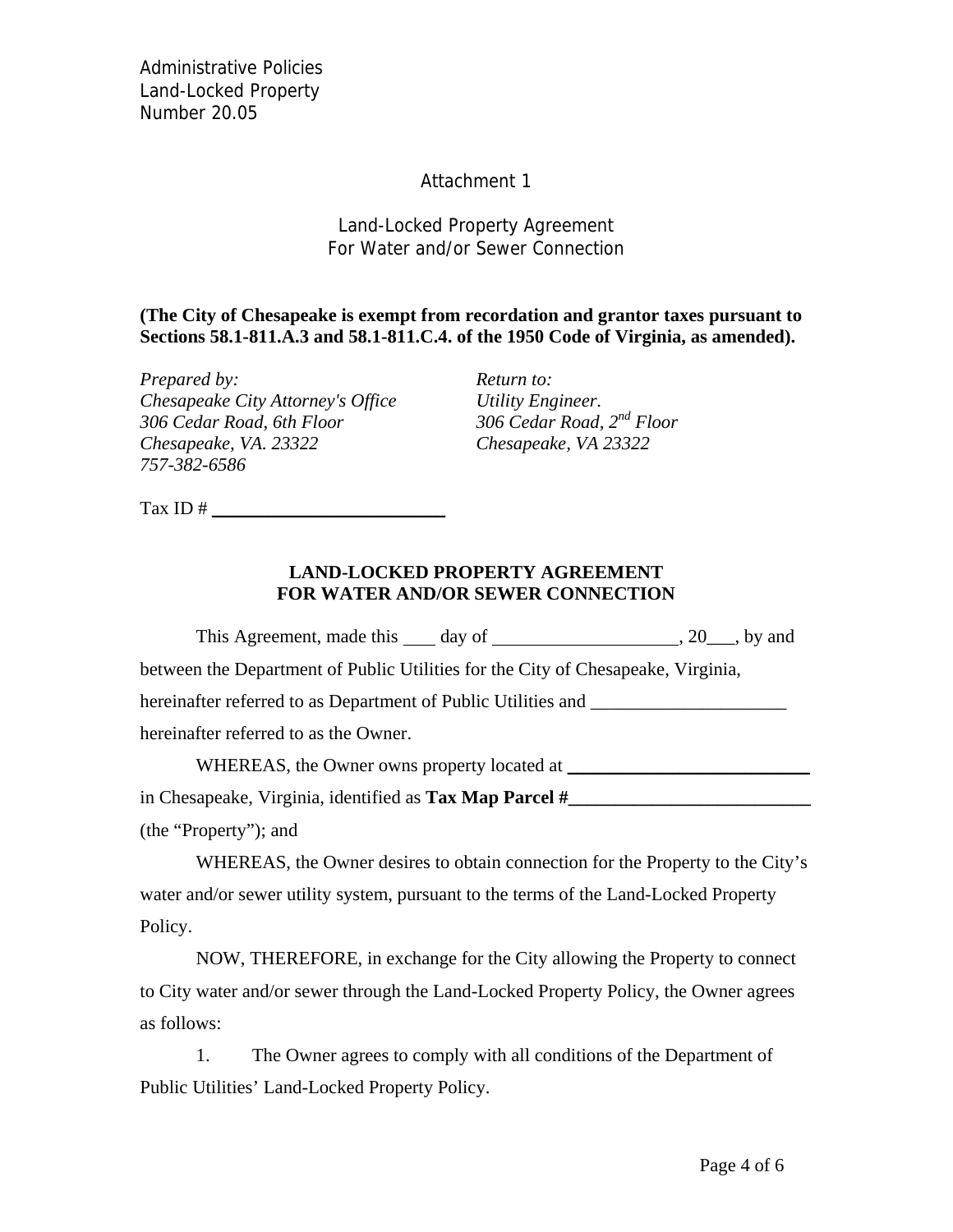2. The Owner agrees that if in the future the Property becomes bordered by a street or alley owned and maintained by the City, and in which city water and/or sewer exist, the Owner shall disconnect the water and/or sewer connections allowed through the private utility easement by the Land-Locked Property Policy, and shall provide water and sewer to the Property, at the Owner's expense, in accordance with the requirements of the City's ordinances and policies in effect at such time.

**WITNESS** the following signature:

OWNER:

## CITY OF CHESAPEAKE, VIRGINIA

#### Department of Public Utilities, Director

## STATE OF VIRGINIA,  $CITY OF$  , to wit:

I, , a Notary Public, in and for the City aforesaid, in the State of Virginia, do certify that whose name is signed to the foregoing and annexed writing, bearing date on the day of \_\_\_\_\_\_\_\_\_\_\_\_\_\_\_\_\_\_, 20\_\_\_, has acknowledged the same before me in my city aforesaid.

l

Given under my hand this  $\_\_\_\_$  day of  $\_\_\_\_\_\_\_\_$ , 20 $\_\_\_\_\_\$ .

Notary Public

My commission expires .